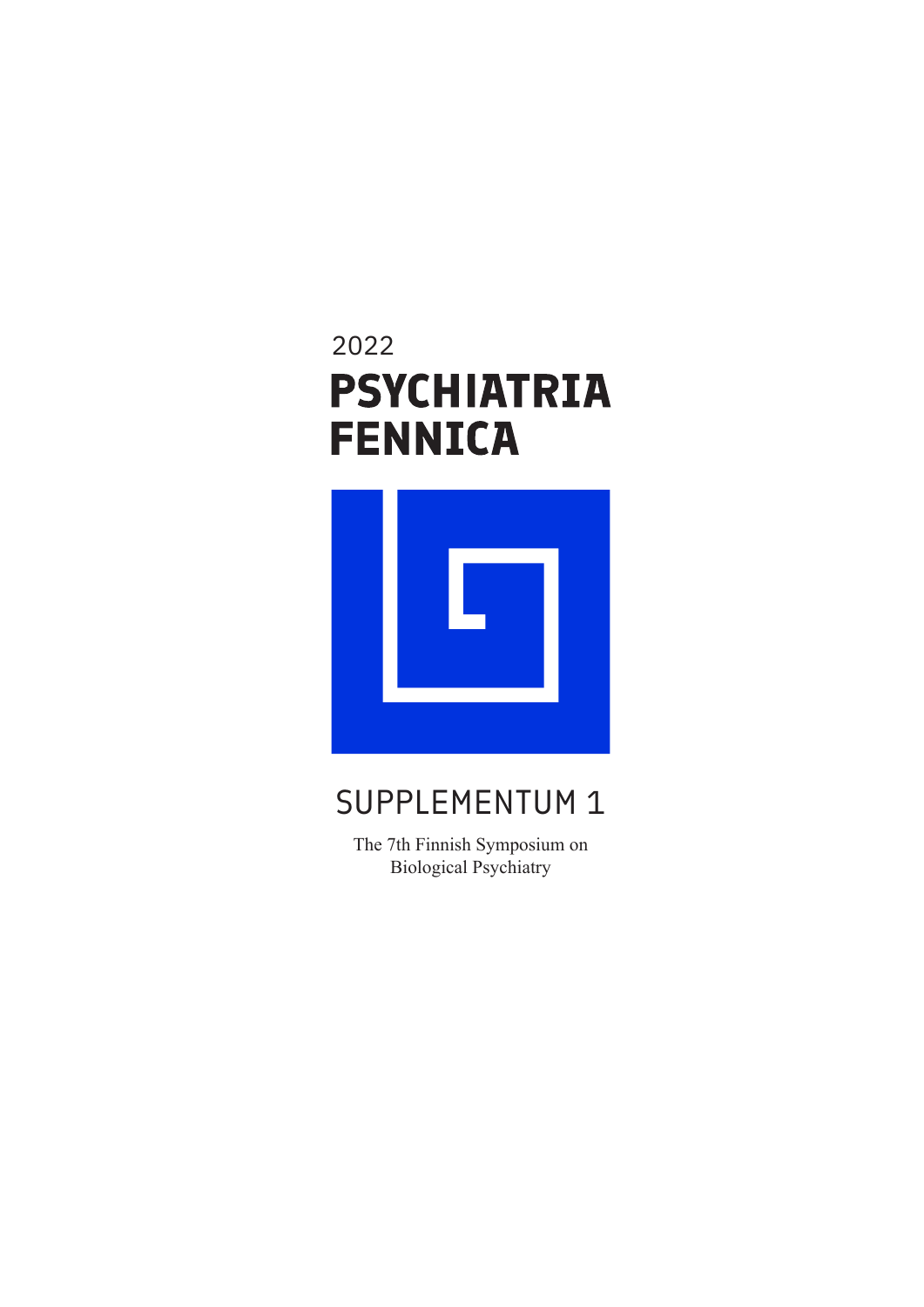Helsinki 2022

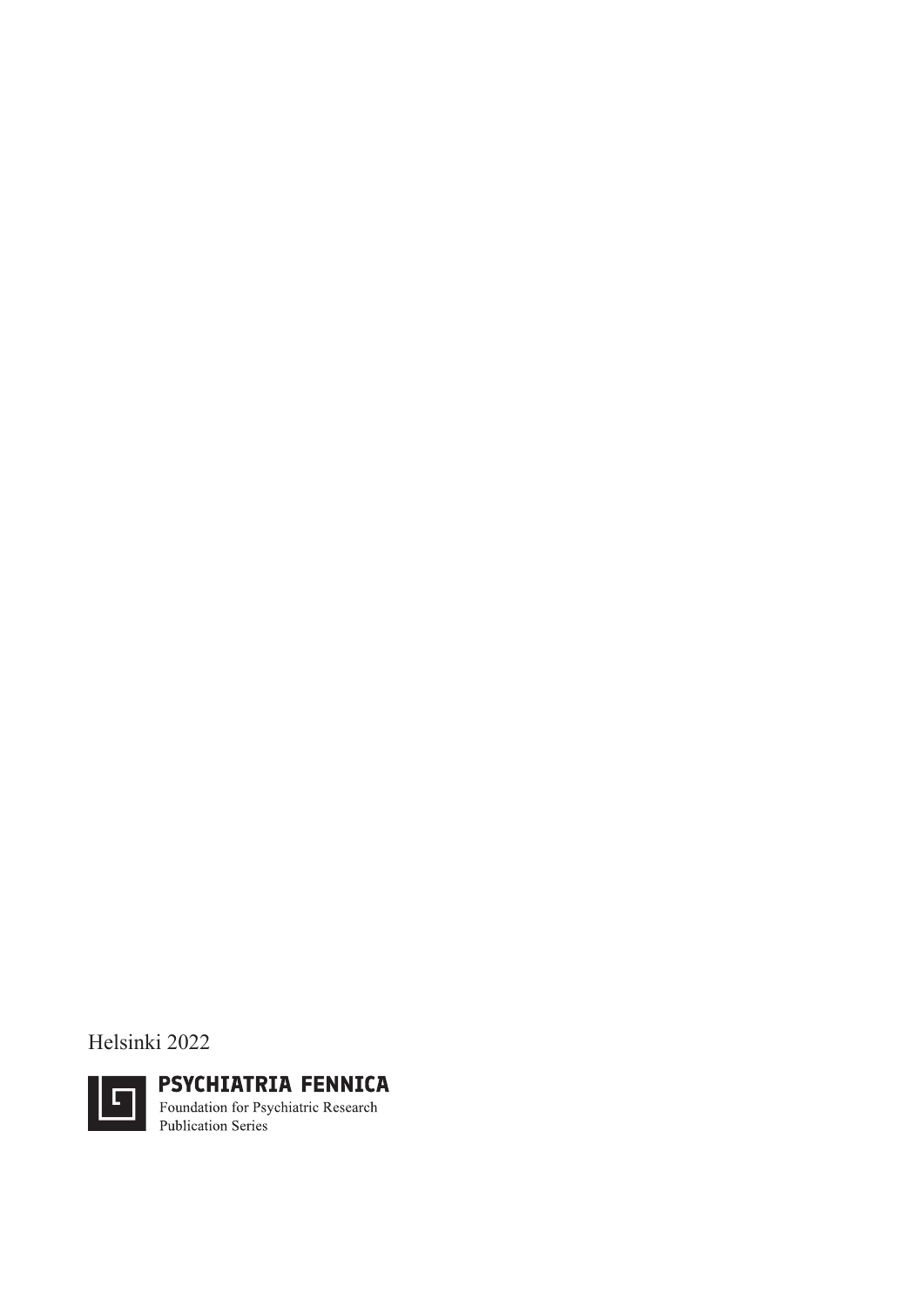## ABSTRACT BOOKLET

## **THE 7TH FINNISH SYMPOSIUM ON BIOLOGICAL PSYCHIATRY**

*Psychiatria Fennica 2022, vol. 53, suppl. 1*

ISSN 2737-324X

8.12.2021 Virtual

**Organizers** Iiris Hovatta Maija Koskinen Tiina Paunio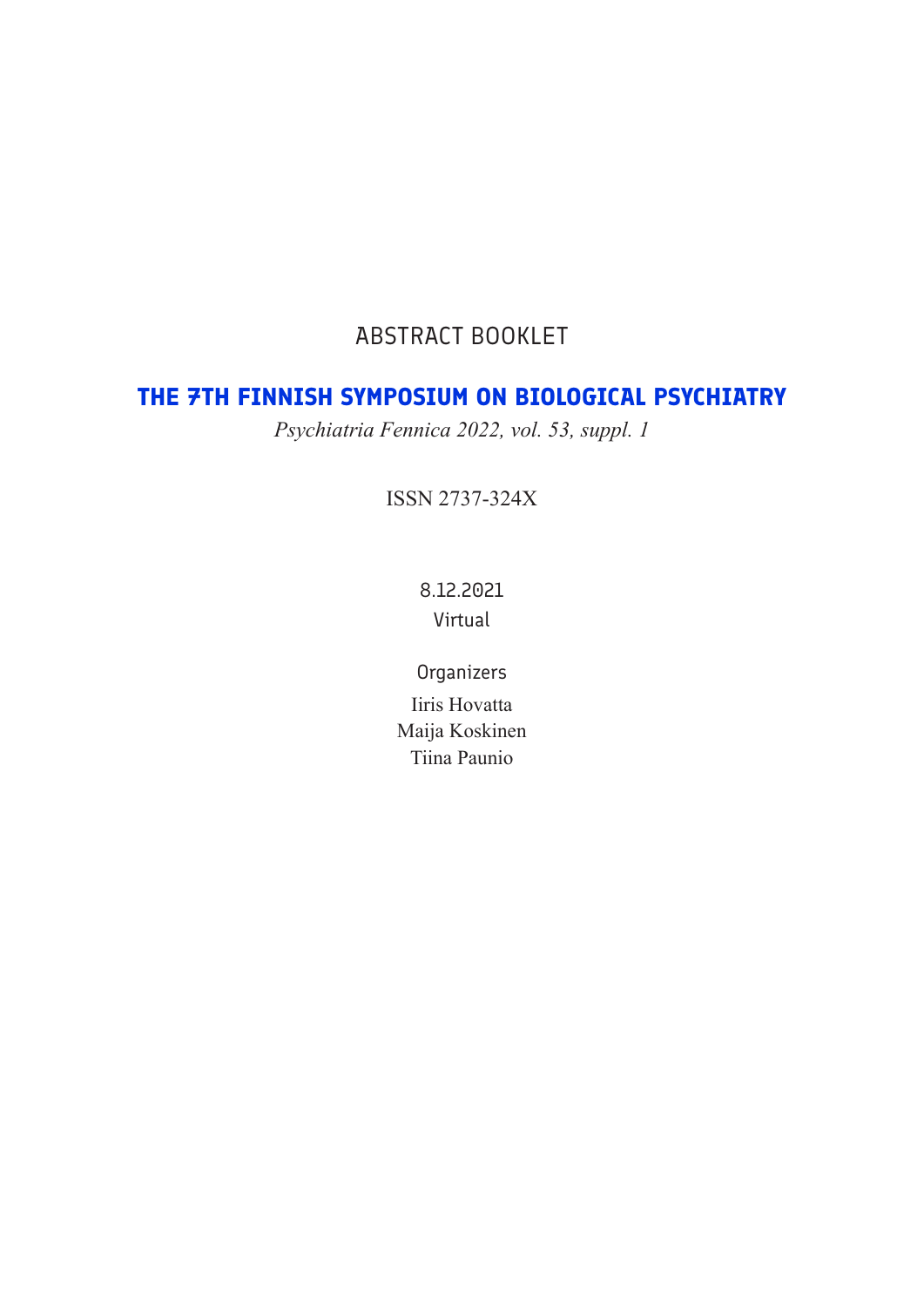Copyright is by the authors. All rights are reserved. No part of this book may be reproduced in any form without permission in writing from the authors, except by a reviewer who wishes to quote brief passages in connection with a review written for inclusion in a book, a magazine or a newspaper.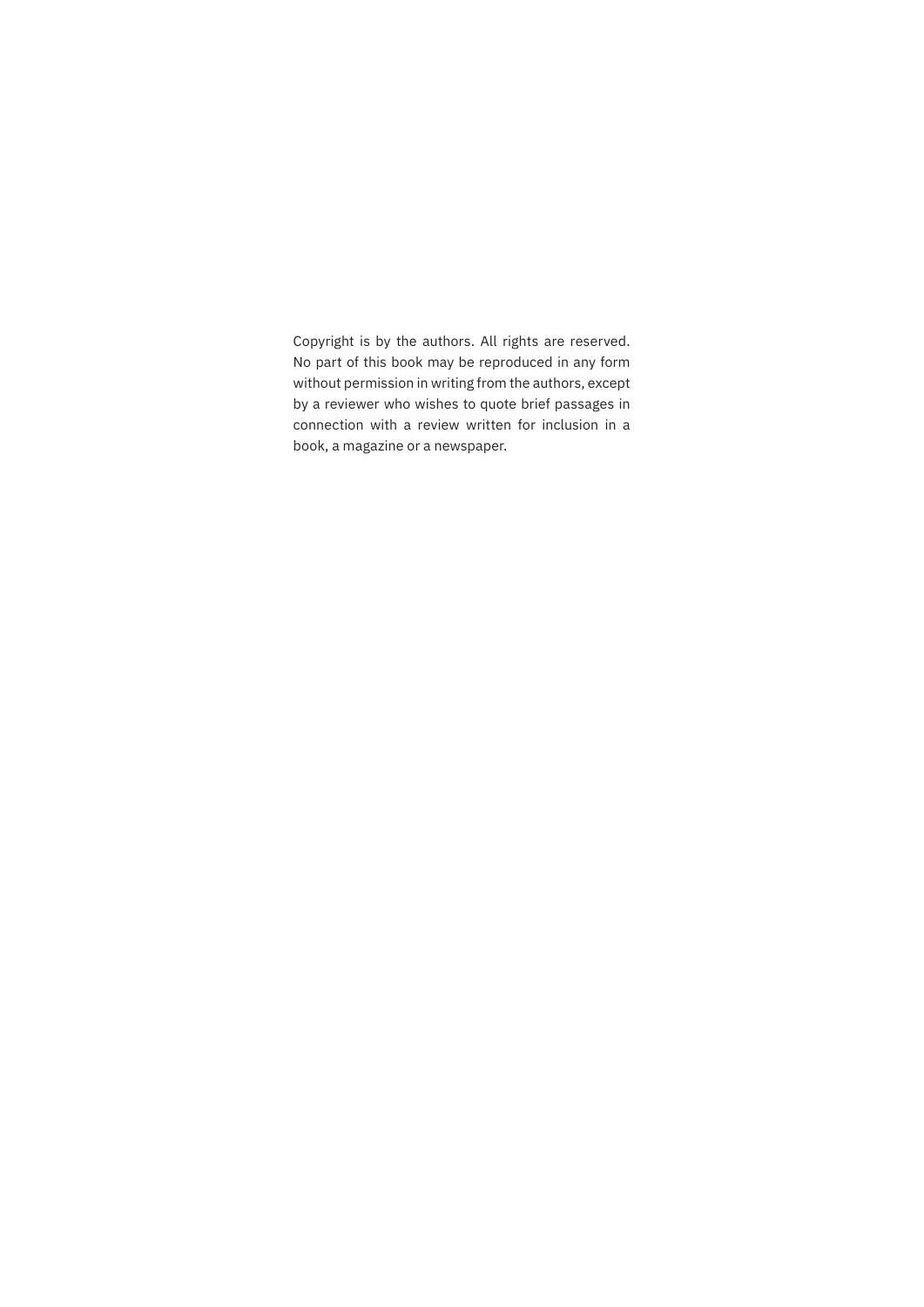## **ABSTRACTS OF SHORT TALKS**



Publisher

Foundation for Psychiatric Research

*Fredrikinkatu 71 A, 4 FI-00100 Helsinki Finland (+358) 50 512 52 92)*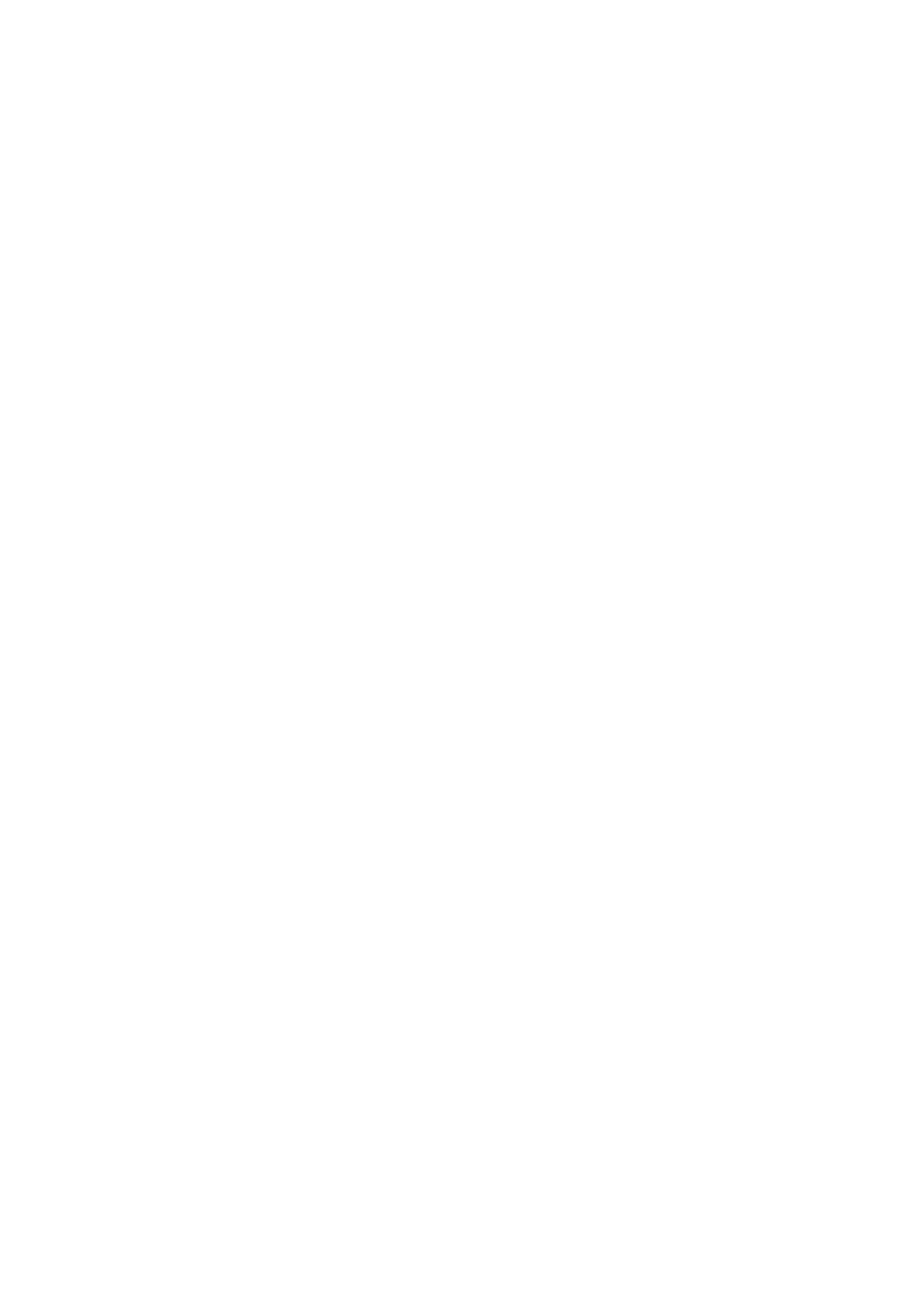### **TABLE OF CONTENTS**

2022, vol. 53, suppl. 1

- Helaakoski V et al. *Sleep problems and alcohol use: a longitudinal twin study across 36 years* 8
- Elsilä LV et al. *Effects of acute lysergic acid diethylamide on intermittent ethanol and sucrose drinking and intracranial self-stimulation in C57BL/6 mice* 9
- Gigliotta A et al. *Genetic background modulates the effect of chronic psychosocial stress on microglial function* 10
- Ptukha A et al. *Individual neurofeedback learning profiles of ADHD patients* 11
- Lammi V et al. *International host genetics collaboration to tackle Long COVID* 12
- Panula J et al. *Functional changes in the salience network correlate with delusion intensity in*  13*first-episode psychosis patients*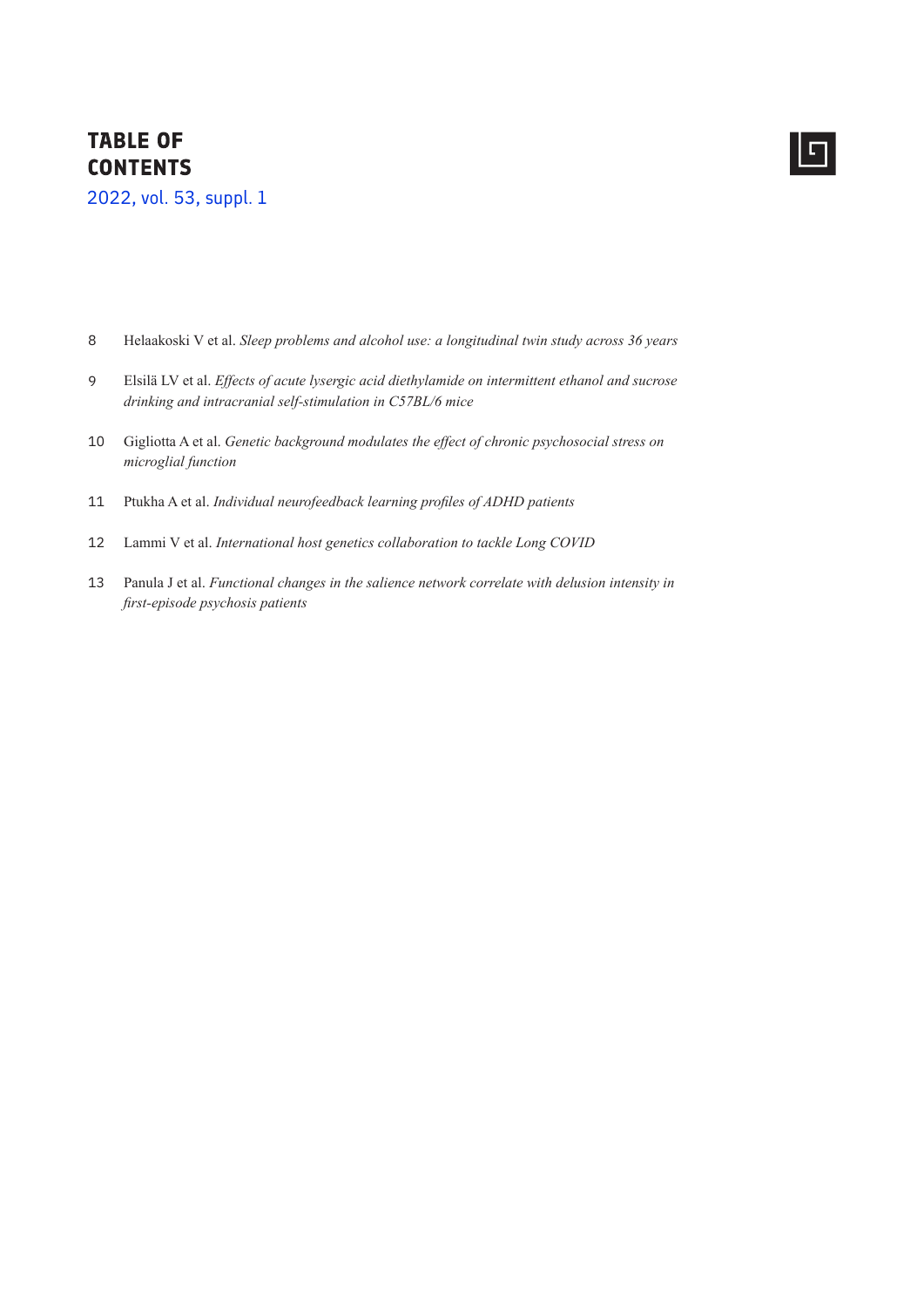

*HELAAKOSKI V.  1, KAPRIO J.  1, OLLILA HM.  1,2,3,4, LATVALA A.  5*

#### SLEEP PROBLEMS AND ALCOHOL USE: A LONGITUDINAL TWIN STUDY ACROSS 36 YEARS

Alcohol is associated with several health issues, including sleep problems. Despite the fact that acute effects of alcohol intake on sleep have been widely investigated, the longitudinal associations between alcohol use and sleep problems remain relatively underexplored. The objective of our research was to shed light on crosssectional and longitudinal associations between alcohol consumption and sleep problems over time, and to elucidate the role of genetics in such associations. Using self-report questionnaire data from the Older Finnish Twin Cohort (N=4,259), we examined how short sleep duration and poor sleep quality are associated with heavy alcohol consumption and binge drinking during a period of 36 years. Cross-sectional regression analyses revealed significant associations between sleep and alcohol traits at all time points, suggesting that increased alcohol intake is associated with poor sleep quality and shorter sleep duration over the years. Longitudinal cross-lagged analyses indicated that both heavy drinking and binge drinking predict lowered sleep quality, but not vice versa. The results from within-pair analyses were too weak for any conclusions to be drawn about genetic influences. In conclusion, our findings support previous literature in that heavy alcohol use is associated with short sleep duration and poor sleep quality. Additionally, our research suggests that drinking predicts poor sleep quality later in life.

- 1. Institute for Molecular Medicine, HiLIFE, University of Helsinki, Helsinki, Finland
- 2. Broad Institute of MIT and Harvard, Cambridge, Massachusetts, USA
- 3. Center for Genomic Medicine, Massachusetts General Hospital, Boston, USA
- 4. Anesthesia, Critical Care, and Pain Medicine, Massachusetts General Hospital, Harvard Medical School, Boston, USA
- 5. Institute of Criminology and Legal Policy, University of Helsinki, Helsinki, Finland.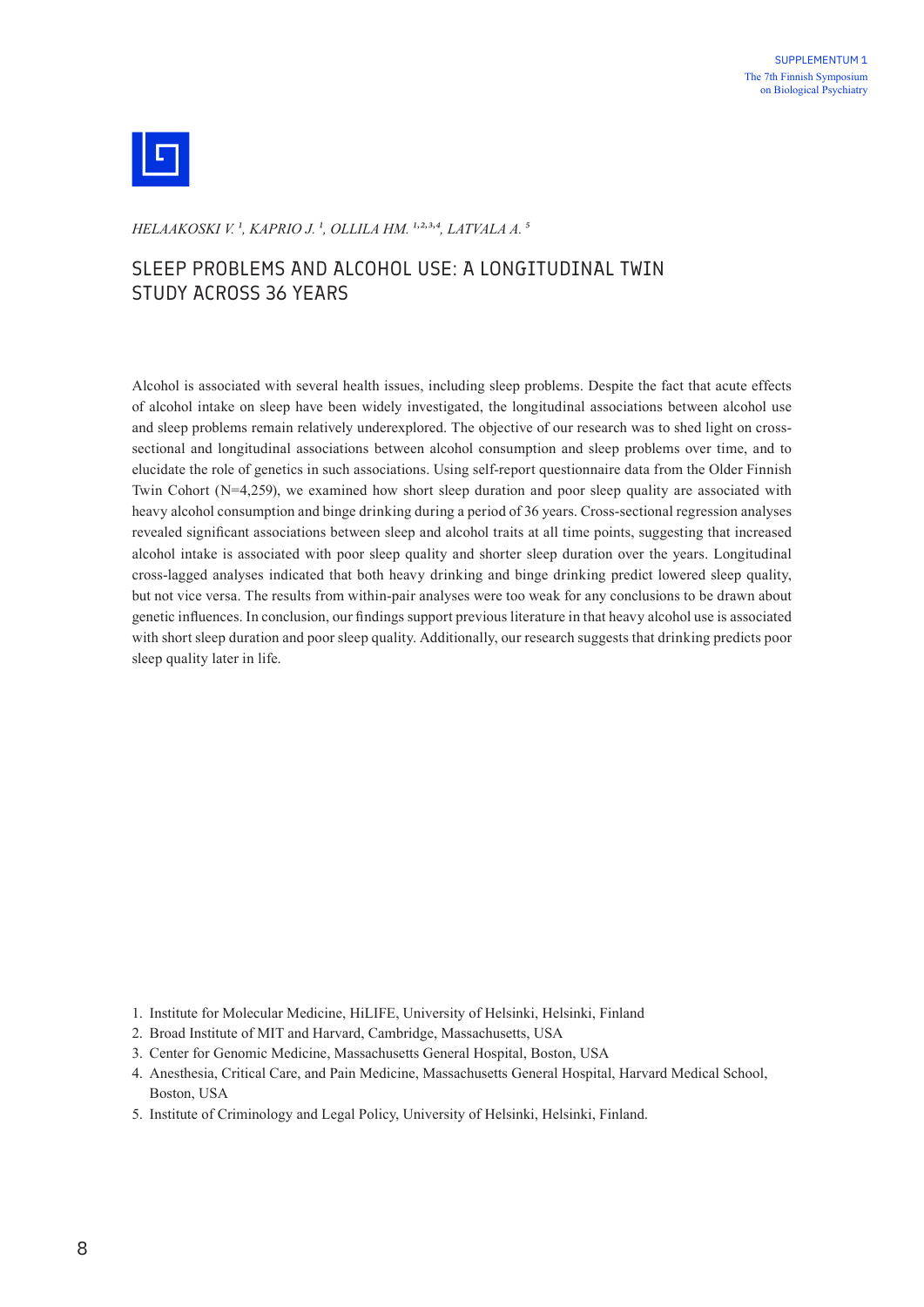

*ELSILÄ LV., HARKKI J., ENBERG E., MARTTI A., LINDEN AM., KORPI ER.*

#### EFFECTS OF ACUTE LYSERGIC ACID DIETHYLAMIDE ON INTERMITTENT ETHANOL AND SUCROSE DRINKING AND INTRACRANIAL SELF-STIMULATION IN C57BL/6 MICE

Rationale: Psychedelics, like lysergic acid diethylamide (LSD), are again being studied as potential therapies for many neuropsychiatric disorders, including addictions. At the same time, the effects of psychedelics on acutely rewarding behaviours have been scarcely studied. Objectives: The current study aimed to clarify if LSD could decrease intermittent ethanol drinking in mice, and whether the observed acute effects on ethanol consumption would be generalisable to a natural reinforcer, sucrose, and if the effects stemmed from some aversive or reward-attenuating effects caused by LSD. Methods: The effects of acute LSD were examined using 2-bottle choice intermittent ethanol (20%) and sucrose drinking (10%), discrete-trial current-intensity threshold method of intracranial self-stimulation, and short-term feeding behaviour experiment in C57BL/6 male mice. Results: The results showed that 0.1 mg/kg dose (i.p.), but not 0.05 mg/kg, of LSD reduced intermittent ethanol drinking acutely with no observed prolonged effects. Similar effects were not seen on intermittent sucrose drinking. The tested LSD doses had no effect on the intracranial self-stimulation current-intensity thresholds, nor did LSD affect the threshold-lowering, or rewarding, effects of simultaneous amphetamine treatment. Further, LSD did have small, acute diminishing effects on food and water intake. Conclusions: Based on these results, LSD can decrease binge-like ethanol drinking in mice, but only acutely. This effect is not likely to stem from rewardattenuating effects but could be due to reduced consummatory behaviour.

Department of Pharmacology, Faculty of Medicine, University of Helsinki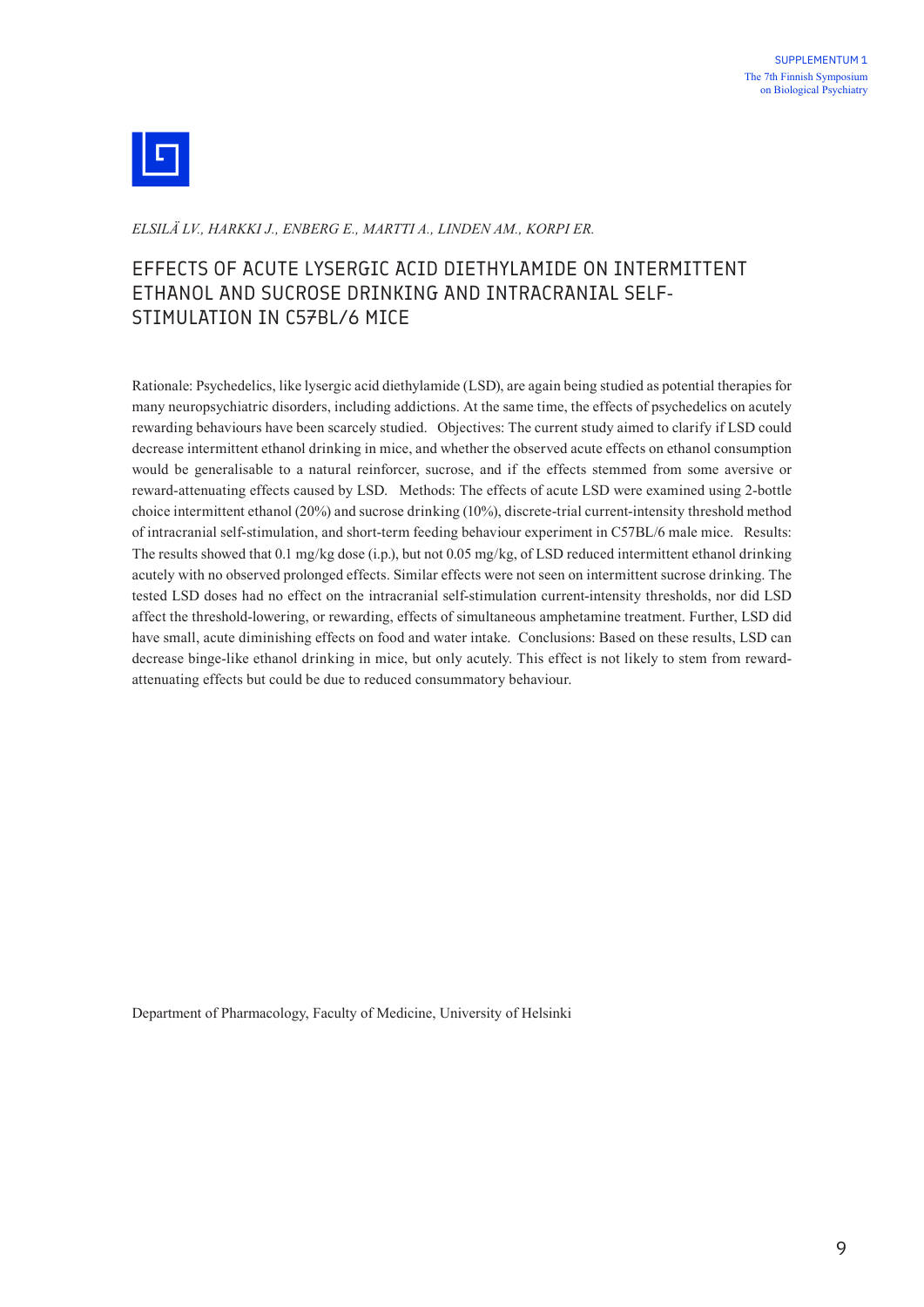

*GIGLIOTTA A., CAFARO F., LAINE M., TRONTTI K., AND HOVATTA I.*

#### GENETIC BACKGROUND MODULATES THE EFFECT OF CHRONIC PSYCHOSOCIAL STRESS ON MICROGLIAL FUNCTION

Anxiety disorders constitute the most prevalent psychiatric disorders and cause significant disability. Our group recently identified myelin plasticity as a major brain stress response using a mouse model of chronic social defeat stress (CSDS). The observed differences in myelin thickness were influenced by the genetic background of the mice and varied between animals that developed social avoidance after CSDS (susceptible) and mice that did not (resilient). Our RNA-sequencing data from the medial prefrontal cortex after CSDS indicate that genes associated with microglia activation and phagocytosis are overrepresented within the differentially expressed genes in B6 susceptible vs control mice. Microglia have been shown to affect oligodendrocyte progenitor cell (OPC) proliferation and differentiation. To investigate whether CSDS affects the microglia-OPC crosstalk, we compared the number of activated microglia (CD68+/IBA1+ cells) and the number of microglia in contact with OPCs (PDGFRa+/IBA1+ cells) between C57BL/6NCrl (B6; mostly stress resilient) and DBA/2NCrl (D2; mostly stress susceptible) mice after CSDS. We observed less microglia engulfing OPCs and a longer distance between OPCs and the closest microglia cell in D2 susceptible animals vs controls, suggesting decreased microglia-OPC communication. While this crosstalk was not affected in B6 defeated animals, we found that the area of CD68+ staining of lysosomes was larger in B6 susceptible animals compared to controls, suggesting an alteration of microglial phagocytosis. Taken together, our results suggest that chronic psychosocial stress affects microglial function in a strain-specific manner. Our data underscore the importance of considering the genetic background when studying stress-induced activation of microglia.

SleepWell Research Program and Department of Psychology and Logopedics, Faculty of Medicine; and Neuroscience Center, Helsinki Institute of Life Science HiLIFE, University of Helsinki, Finland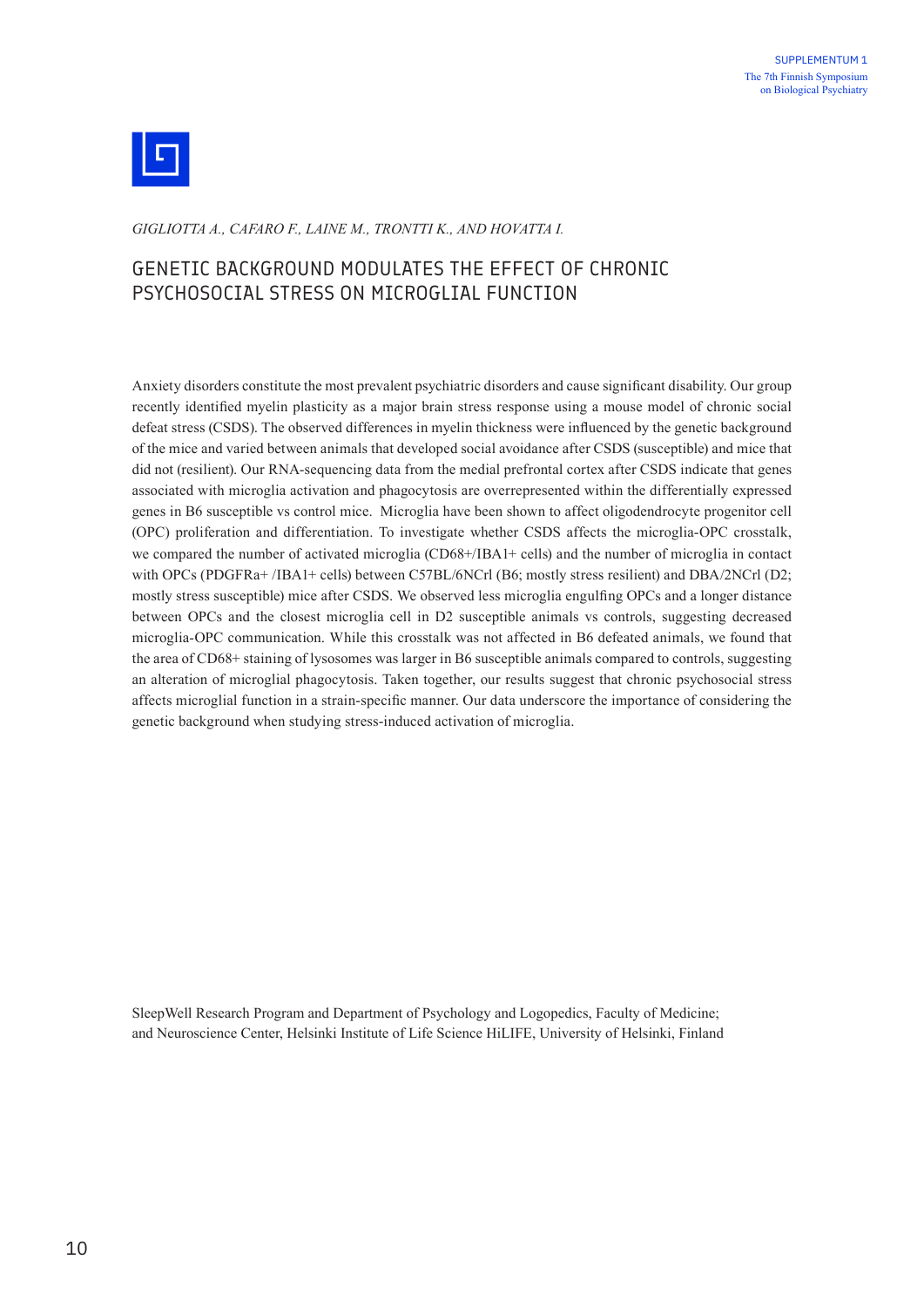

*PTUKHA A.1,2,3, COWLEY B.U.1,2*

#### INDIVIDUAL NEUROFEEDBACK LEARNING PROFILES OF ADHD PATIENTS

Attention deficit/hyperactivity disorder (ADHD) is a common neurodevelopmental disorder, which causes severe difficulty in education and life of children and adults. Current treatments for ADHD, behaviour therapy and medication, present serious limitations in terms of long-term maintenance of symptom remission and side effects. Neurofeedback training (NF) is a promising non-invasive method with minimal side-effects and sustained outcome. Yet, Finland's ADHD Current Care Guidelines do not support the use of NF. Mechanisms of NF remain unclear. We found that NF is a form of skill acquisition (Veilahti et al., 2021), so NF should be learned, not merely conditioned. However, there is no single best training strategy for every learner. We study a large data set from a double-blind, sham-controlled randomised clinical trial of theta/beta ratio (TBR) NF for ADHD (Neurofeedback Collaborative Group, 2020). To find which patients benefit from NF, we first ask which patients learn the skill of controlling their own EEG. We model the learning process in TBR data with various methods: learning curve, performance consistency analyses; mixed linear models; continuous-time structural equation models (Driver et al., 2017). Ratio of patients classified as learners in the training vs sham groups (based on individual learning curve slopes) increased with more training. Moreover, within-session TBR variability was more stable in the training group. Subjects with a higher expected value of within-session TBR variability had wider variance of the same. The expected value-variance dependance followed a power law. The power coefficient was lower for the training group, which manifested better sensitivity to own brain state (while TBR served as brain state indicator). Understanding particular NF learning parameters of ADHD patients, especially temporal, will lead to optimised protocols to train NF skill learning, and reliable prediction of treatment inefficiency for non-learners.

2. High Performance Cognition group, University of Helsinki 3. Doctoral Programme Brain & Mind, Doctoral School in Health Sciences (DSHealth)

<sup>1.</sup> Department of Education, University of Helsinki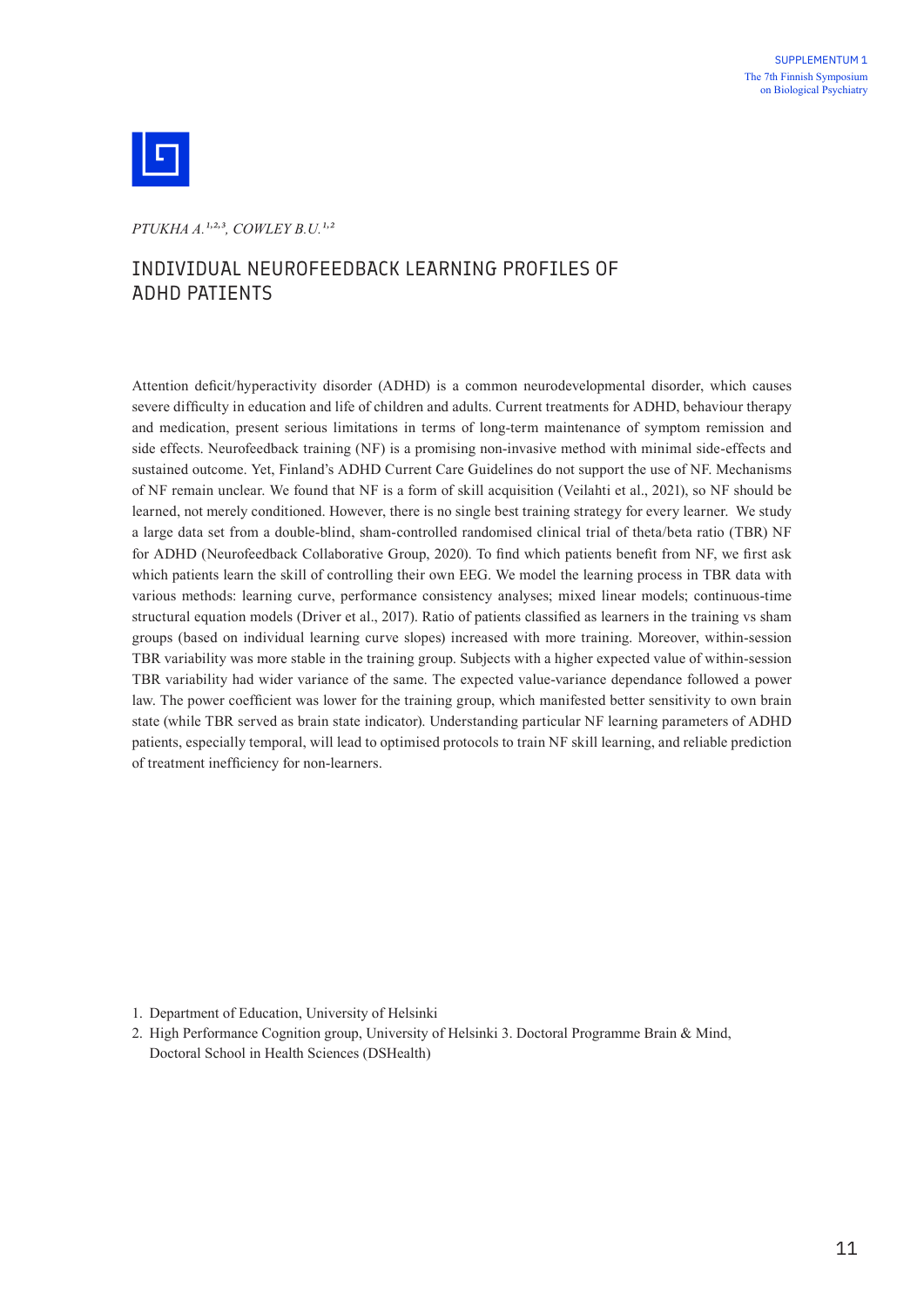

*LAMMI V., NAKANISHI T., JONES SE., RICHARDS B., OLLILA H.*

#### INTERNATIONAL HOST GENETICS COLLABORATION TO TACKLE LONG COVID

While the world is still fighting the spread and casualties of the acute disease caused by SARS-CoV-2 virus, there is also a need for mitigating the long-term effects of this pandemic. WHO has estimated that 10-20% of Coronavirus Disease 2019 (COVID-19) patients suffer from lingering symptoms, termed Long COVID (/Postacute sequelae of COVID-19, PASC / Post COVID-19 conditions). Various symptoms have been reported in virtually all organs, with debilitating fatigue, exercise intolerance, cognitive dysfunction, anxiety, depression, and loss of smell or taste among the most prevalent.

We have established an open world-wide collaboration for elucidating genetic risk factors predisposing to Long COVID. Currently, the Long COVID Host Genetics Initiative includes 46 studies across 23 countries with genotype data combined to questionnaire information of symptoms and/or electronic health record (EHR) data of diagnoses.

Using questionnaire data, we have defined Long COVID as any symptoms that cannot be explained by alternative diagnoses, or impact on everyday functioning, 3 months after the onset of COVID. With EHR data, we have used specific diagnosis codes for Post COVID-19 conditions or Coronavirus as the cause of other diseases (ICD-10: U09, B97.2).

In the first data freeze, we have 10 studies from 8 countries, with 1,475 Long COVID cases and 800,200 controls, of which 96,692 have had COVID but not Long COVID. We perform genome-wide association analyses comparing Long COVID 1) to population controls and 2) to individuals who have recovered from COVID within 3 months.

GWAS of individual cohorts have suggested potential variants associated with Long COVID but without genome-wide statistical significance. We are currently running meta-analyses to increase statistical power by combining data from these studies.

Genetic variants may help shed light to the pathophysiological mechanisms of Long COVID and suggest potential targets for treatment development.

1. FIMM, University of Helsinki, Finland.

2. McGill University, Canada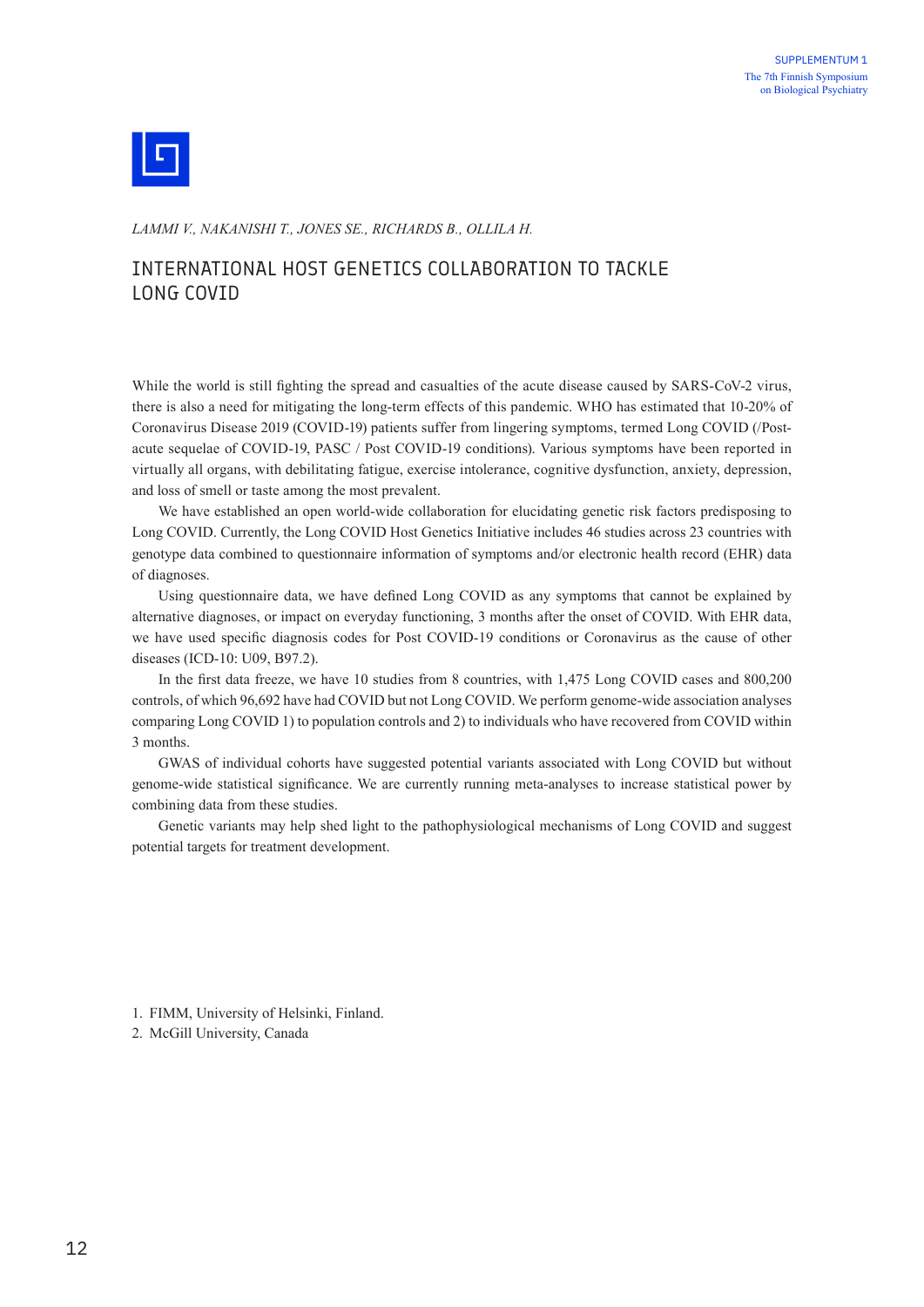

*PANULA, J. 1,2, ALHO, J. 2, KIESEPPÄ, T. 1,3, SUVISAARI, J. 4, RAIJ, T. 1,2*

#### FUNCTIONAL CHANGES IN THE SALIENCE NETWORK CORRELATE WITH DELUSION INTENSITY IN FIRST-EPISODE PSYCHOSIS PATIENTS

Reality distortion symptoms are characteristic of psychotic disorders, however, the brain correlates of delusions remain poorly known. To increase sensitivity, and validity for naturalistic brain functioning, we collected individual fMRI signal-time series, time-locked to movie stimulus, after remission of psychosis. These voxelwise signal time series were used to model corresponding fMRI signal time series during the first episode psychosis, characterized by delusions. From the Helsinki Early Psychosis Study (HEPS), we selected those patients who presented without delusions at the one-year follow-up. The magnitude of FEP-related functional brain alteration negatively correlated with the baseline delusion severity in bilateral insula. In addition, we observed a similar negative correlation in the anterior cingulate. Functional connectivity between both insulas with the precuneus was decreased in the baseline patient group when compared with control subjects and with the same patients at remission. The results support earlier evidence on involvement of the cortical hub regions in delusions, especially of the salience network (SN). Further studies should assess role of SN in (dys)regulation of meso-striatal dopaminergic pathways.

- 1. Department of Psychiatry, Helsinki University and Helsinki University Hospital, Helsinki, Finland
- 2. Department of Neuroscience and Biomedical Engineering, and Advanced Magnetic Imaging Center, Aalto University School of Science, Espoo, Finland
- 3. Institute for Molecular Medicine Finland (FIMM), University of Helsinki, Helsinki, Finland
- 4. Mental Health, Public Health and Welfare, Finnish Institute for Health and Welfare, Helsinki, Finland